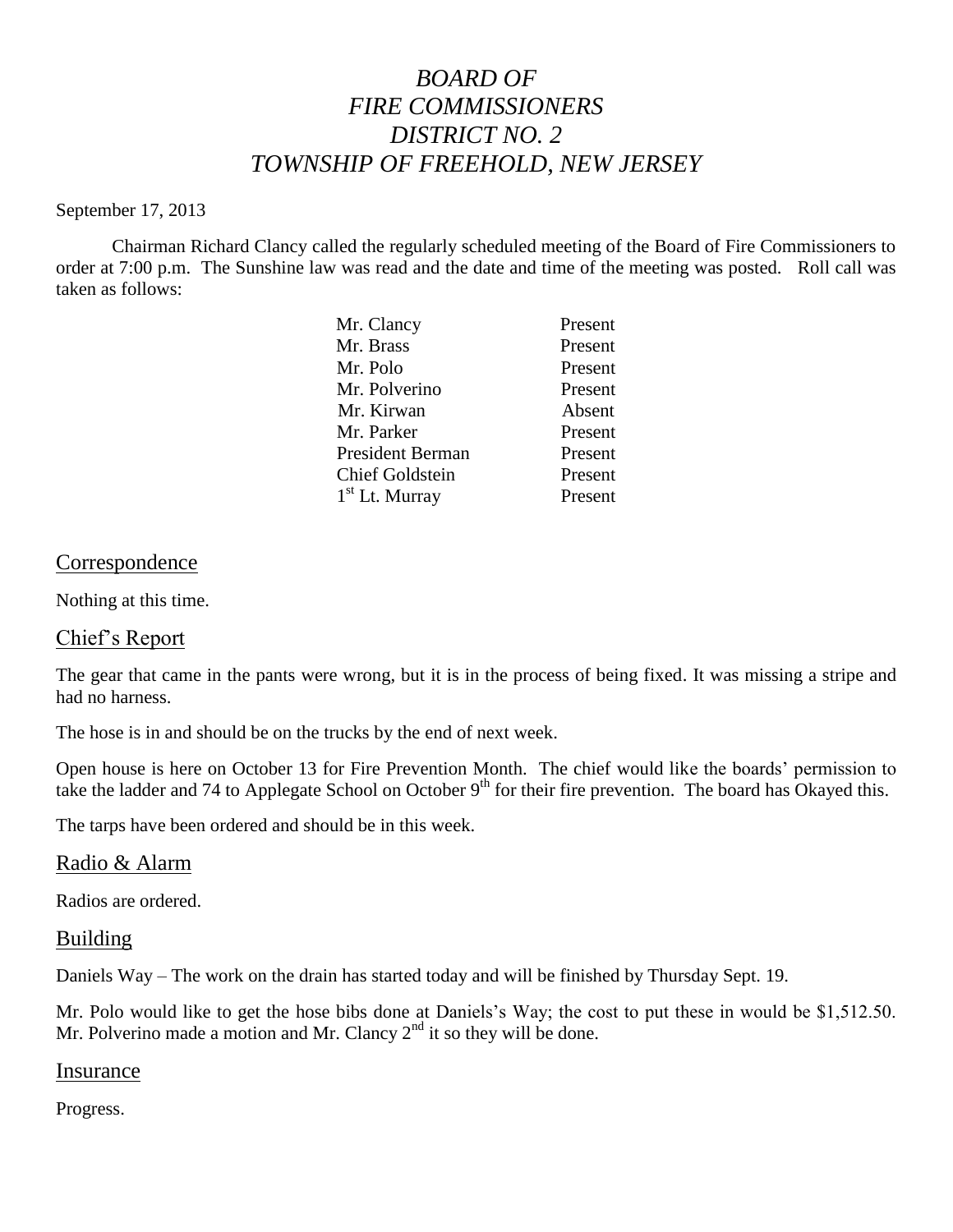## Maintenance

76 – There was a flat tire on the inside passenger side that was found on Labor Day it had a faulty stem. The stem was ordered and the tire was fixed two days later.

85 – Should be back from being repaired this Friday Sept. 20.

## New Business

Mr. Stankewicz sent Mr. Parker a letter regarding the \$4,347.51 from fema to amend the budget he then offered a resolution to the State for the fema money awarded. Resolution was adopted by the board. Mr. Clancy made the motion and Mr. Polverino  $2<sup>nd</sup>$  it; the role was called and everyone said yes. Mr. Brass will sign it and it will be mailed to the State.

President Berman wanted to thank the board for the use of Daniels Way for the clam bake. He would also like to let the board know that he will be revisiting the move across the street, he will keep the board advised as he moves forward.

## Old Business

Overhead Doors had to come in and fix the bay 3 door; the problem is a broken lens and as soon as the part comes in it will be replaced.

## Treasurer's Report

Freehold Savings Bank

| Checking            | 1,642.81       |
|---------------------|----------------|
| <b>Money Market</b> | 660, 363.59    |
| CD                  | 1,330,579.25   |
| Total assets:       | \$1,992,585.65 |

2 cks were received from the state police in regards to the fema money in the total amount of \$4,347.51 and deposited into the money market account.

### September Bills

| 8851 | JCP & L                      | 155.02    |
|------|------------------------------|-----------|
| 8852 | NJ Natural Gas               | 59.63     |
| 8853 | Verizon                      | 783.59    |
| 8854 | Twp. Of Freehold             | 53.14     |
| 8855 | Verizon                      | 470.53    |
| 8856 | Nat'l Fire Protection        | 165.00    |
| 8857 | Cablevision                  | 244.10    |
| 8858 | Emer. Equip. Sales           | 13,851.44 |
| 8859 | E. Freehold Fire Co.         | 20,000.00 |
| 8860 | Team Life                    | 1,900.00  |
| 8861 | Buchanan Ingersol & Rooney   | 1,690.07  |
| 8862 | Fire & Safety                | 19,286.04 |
| 8863 | <b>US Grounds Maint.</b>     | 1,300.53  |
| 8864 | Ocean Sec. Sys.              | 270.00    |
| 8865 | Robert Kirwan                | 46.00     |
| 8866 | NJ Fire Equip                | 19,843.45 |
| 8867 | West. Mon. Mutual Aid Assoc. | 350.00    |
| 8868 | <b>Roux Associates</b>       | 4,322.65  |
|      |                              |           |